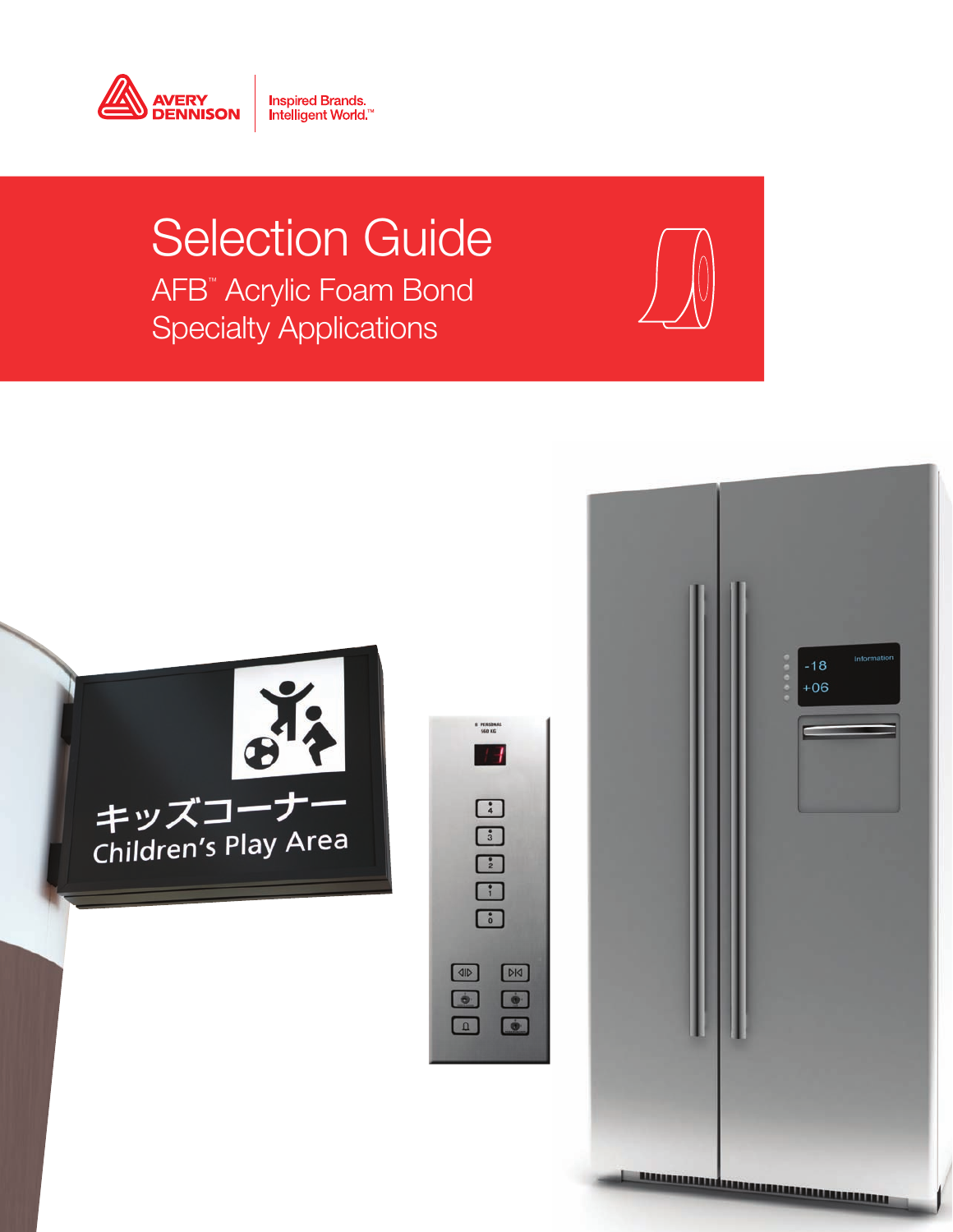## Intelligent Solutions

![](_page_1_Picture_1.jpeg)

#### > Adhesion

Acrylic foam is viscoelastic in nature with flow and self adhesion properties which offer excellent bonding to a broad range of substrates.

#### > Durability

The unique composition of acrylic foam chemistry provides exceptional durability performance.

#### > Temperature Resistance

Service temperatures are higher than normal PE foam bond operating parameters.

#### > Application Flexibility

Suitable for wide range of industrial applications including home appliances, electronic devices, building, construction and transportation.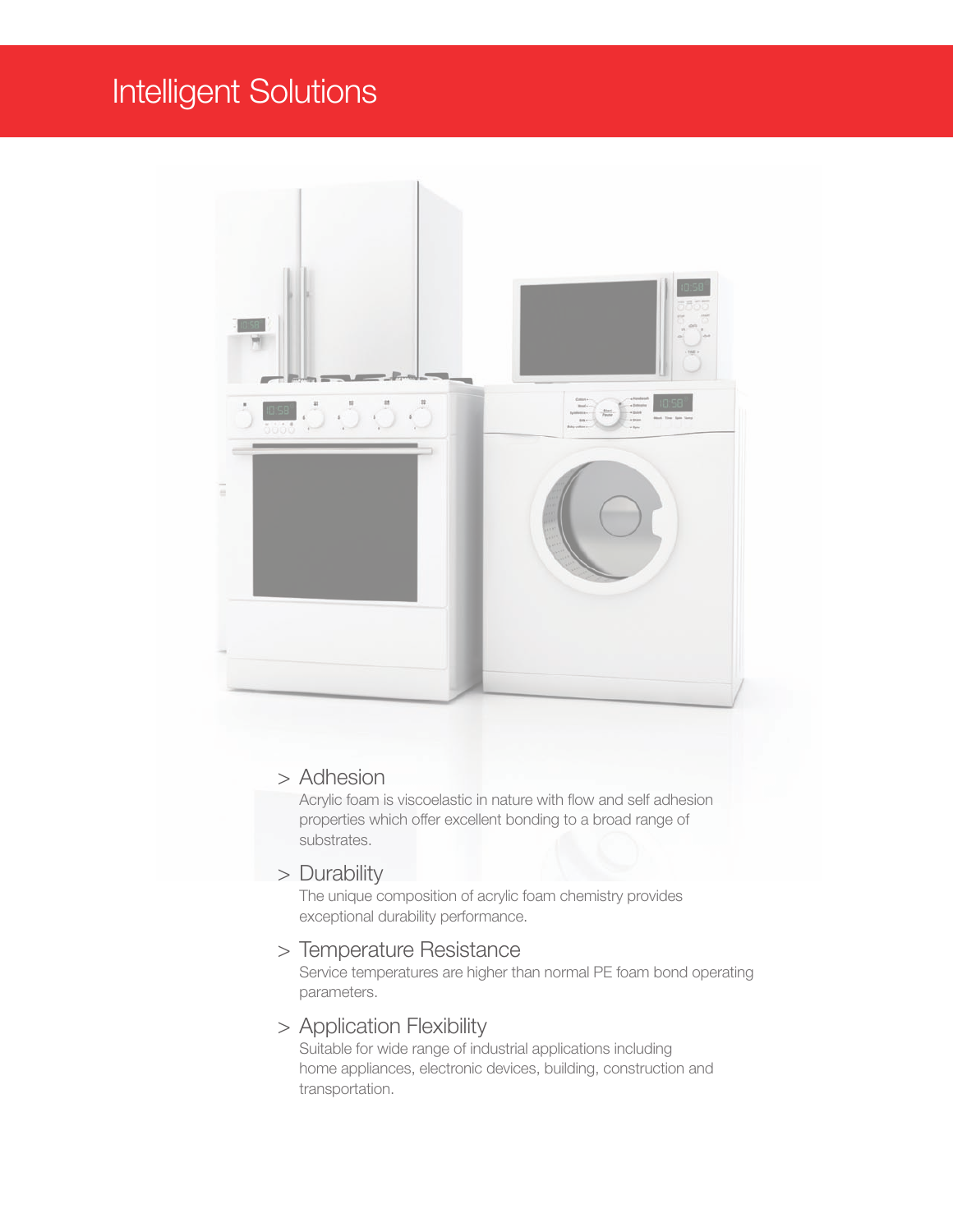![](_page_2_Picture_0.jpeg)

#### AVERY DENNISON ACRYLIC FOAM BOND — AFBTM

Avery Dennison acrylic foam bond solutions are designed for a wide range of industrial applications requiring a high level of bonding strength. Our acrylic foam bond offer excellent tack, adhesion and cohesion performance, high temperature resistance, chemical, UV and humidity resistance for durability. A viscoelastic core section offers self adhesion with flow property, and a closed cell structure for easy release strength.

Avery Dennison acrylic foam bond are engineered to provide strong tack and adhesion bond to a multiple range of substrates like PC, ABS, PMMA and metal.

#### FEATURES:

- Viscoelastic acrylic foam as carrier
- High density foam with good internal strength
- Excellent environmental resistance properties
- Easy converting to increase efficiency
- Easy release liner with paper or PE film

#### TYPICAL APPLICATIONS:

- Windows glass mounting (waterproof), loudspeaker, microphone bonding and TV frame mounting
- Door frame mounting for design decoration, refrigerator and other home appliances
- Nameplate, signboard and other component assembly, and lamination
- Elevator stiffener mounting and lamination
- Assembly of cushions, pads or strips, fixation of mirrors and cabinet doors in furniture

#### TEMPERATURE RANGES:

- Application minimum: +10°C /+50°F
- Service continuous: -40°C /-40°F to +120°C /248°F
- Service short term: +160°C /320°F

Acrylic foam bond offer better internal strength against mainstream foam bond such as PU and PE with good foam relaxation and stress vibration as gap filling.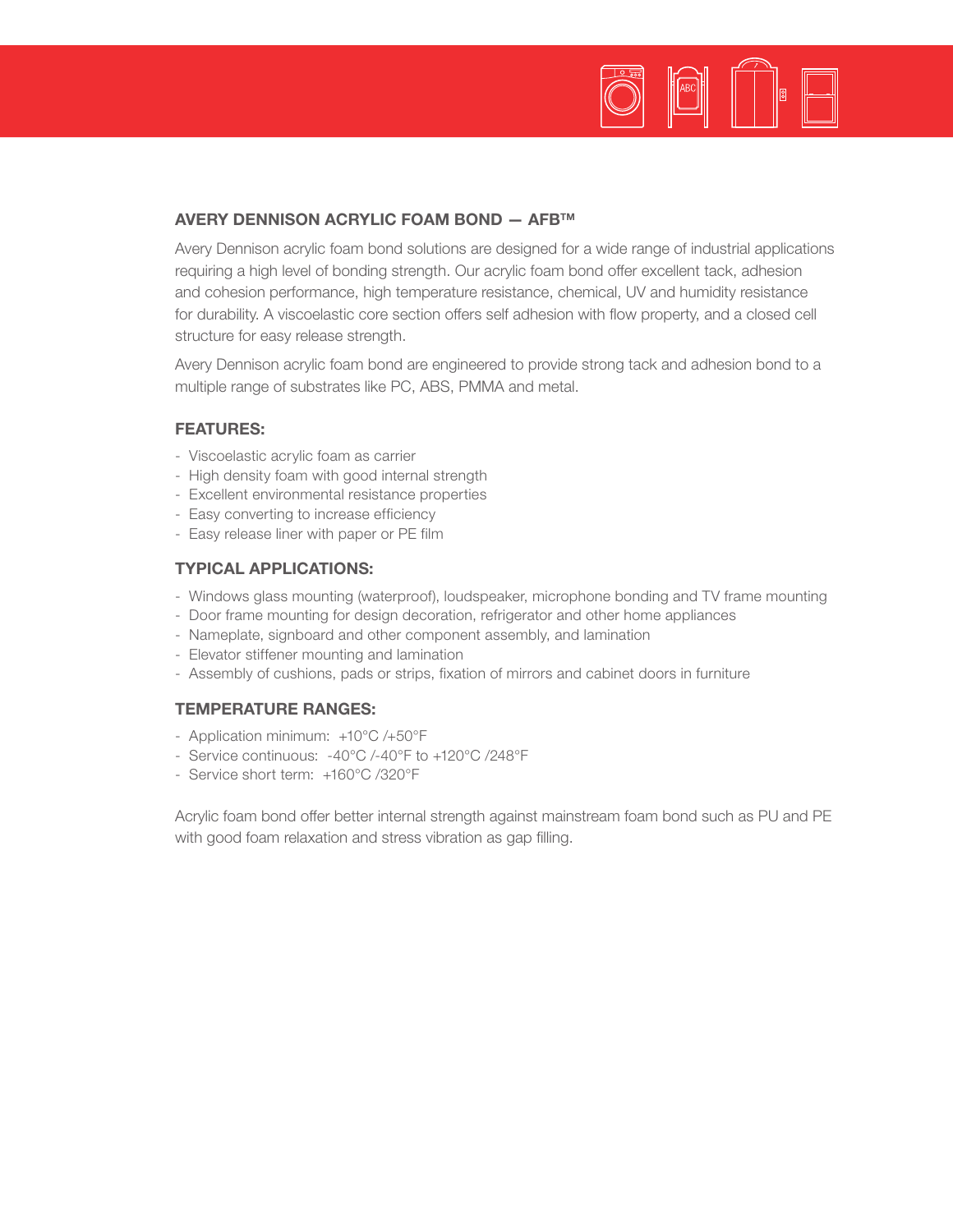### Intelligent Solutions

![](_page_3_Figure_1.jpeg)

![](_page_3_Figure_2.jpeg)

#### Multi-Purpose Solution AFBTM 61 - Series

#### Feature:

- Viscoelastic acrylic foam with double coated modified acrylic adhesive
- Available in black, greyand white

#### Benefits:

- Conformable foam density for better lamination
- Excellent bonding strength towards various materials
- Resistance of migration towards plasticizer in vinyl substrates
- Excellent environment resistance property
- Easily die-cut for a precise fit, seals against water, moisture and more

#### Applications:

- LDA (Refrigerator , microwave, etc), door frame mounting
- Washing machine control panel mounting - Display (PDP/LCD/LED) frame holder/front
- mask/decoration

![](_page_3_Figure_17.jpeg)

#### Low Surface Energy Solution AFBTM 64 - Series

#### Feature:

- Viscoelastic acrylic foam with double coated modified acrylic adhesive
- Available in white

#### Benefits:

- High performance adhesive enables bonding to low surface energy materials, such as many plastics and powder coated paints, plus smooth general materials
- Customized adhesive solution for LSE

#### Applications:

- Suitable for application requiring high bonding strength with low surface energy materials
- Home appliance assembly; refrigerator door frame mounting with powder coated panels

![](_page_3_Picture_28.jpeg)

#### Multi-Purpose Solution AFBTM 61 - Thin Series

#### Feature:

- Viscoelastic thin acrylic foam with double coated multi-purpose acrylic adhesive - Available in black

#### Benefits:

- Light shielding - Excellent waterproof and adhesion to
- irregular surface
- Cushion damp and vibration and absorb impact
- Virtually invisible fastening

#### Applications:

- TV frame mounting, name plate - Gap filling
- 

![](_page_3_Figure_40.jpeg)

Foam Core

#### Modified Purpose Solution AFBTM 62 - Series

#### Feature:

- Viscoelastic acrylic foam with double coated modified acrylic adhesive
- Available in black

#### Benefits:

- Good bonding to medium and low surface energy substrates including powder coated paints
- Conformable foam density level enables good lamination with irregularity of rigid substrates, even when there are slight mismatch, while
- maintaining high internal strength - Easy to die-cut for a precise fit, seals against water, moisture, salt and more

#### Applications:

- Building & construction, glass board
- mounting, stiffener mounting
- Home appliance assembly, refrigerator door frame mounting with powder coated panels

![](_page_3_Figure_54.jpeg)

#### General Purpose Solution AFBTM 66 - Series

#### Feature:

- Viscoelastic acrylic foam with general purpose acrylic adhesive
- Available in grey and white

#### Benefits:

- Effective, economic bonding solution with high initial, ultimate bond strength, easy to apply, aesthetically pleasing (smooth look), ability to damping vibrations
- Conformable foam density level enables good lamination with irregularity of rigid substrates, even when there are slight mismatch, while maintaining high internal strength

#### Applications:

- Metal or plastic bonding requiring high internal strength
- Appliance construction and attachments
- Lamination, nameplates and signage
- Furniture, electronics mounting, TV frames

# Clear Foam Core Red PE Liner

#### General Purpose Solution AFBTM 66 - C Series

#### Feature:

Very high density transparent solid acrylic foam

#### Benefits:

- Excellent adhesion together with clarity level, suitable for application where clear or colorless is required, general purpose adhesive on both sides is for high surface energy substrates
- Good weather and environment resistance properties
- Stain resistance and clarity after aging

#### Applications:

- Glass or clear material fixation
- Seal between inner and outer dome of skylights
- Edge bonding for resin filled glass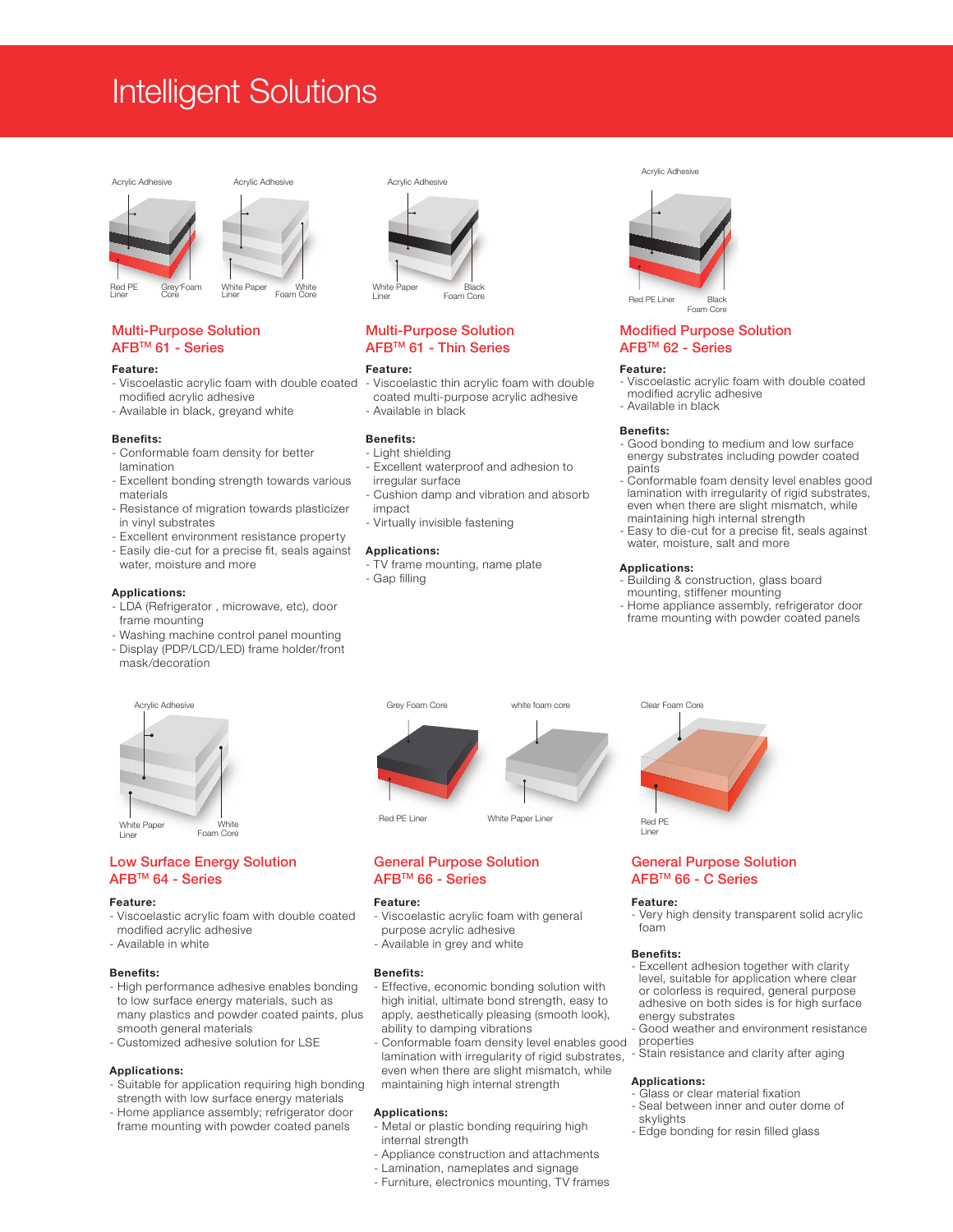# O B D D B

#### ACRYLIC FOAM BOND

#### Avery Dennison Acrylic Foam Bond Portfolio

| Product                |            | Multi-Purpose Solution |                                                           |                                                    |                                                    |  |  |  |  |  |
|------------------------|------------|------------------------|-----------------------------------------------------------|----------------------------------------------------|----------------------------------------------------|--|--|--|--|--|
|                        |            | AFB 61 - Series        |                                                           | AFB 61 - Thin Series                               | AFB 61 - Series                                    |  |  |  |  |  |
| <b>Foam Core Color</b> |            | Grey                   | <b>Black</b>                                              | <b>Black</b>                                       | White                                              |  |  |  |  |  |
| <b>Density Level</b>   |            |                        | Conformable 700 kg/m <sup>3</sup> = 44 lb/ft <sup>3</sup> | Firm 920 kg/m <sup>3</sup> = 58 lb/ft <sup>3</sup> | Firm 820 kg/m <sup>3</sup> = 51 lb/ft <sup>3</sup> |  |  |  |  |  |
| <b>Liner System</b>    |            | Red PE - AD imprint    | Red PE - AD imprint                                       | <b>White Paper</b>                                 | <b>White Paper</b>                                 |  |  |  |  |  |
| 0.15mm                 | 5.91 mils  |                        |                                                           | AFB 6105B                                          |                                                    |  |  |  |  |  |
| $0.20$ mm              | 7.87 mils  |                        |                                                           | AFB 6102B                                          |                                                    |  |  |  |  |  |
| 0.25mm                 | 9.84 mils  |                        |                                                           |                                                    |                                                    |  |  |  |  |  |
| 0.40mm                 | 15.75 mils | AFB 6140G              |                                                           |                                                    | <b>AFB 6140W</b>                                   |  |  |  |  |  |
| 0.50mm                 | 19.69 mils |                        |                                                           |                                                    |                                                    |  |  |  |  |  |
| 0.60mm                 | 23.62 mils |                        |                                                           |                                                    |                                                    |  |  |  |  |  |
| $0.64$ mm              | 25.20 mils | AFB 6164G              | <b>AFB 6164B</b>                                          |                                                    | <b>AFB 6164W</b>                                   |  |  |  |  |  |
| $0.80$ mm              | 31.50 mils |                        |                                                           |                                                    | <b>AFB 6180W</b>                                   |  |  |  |  |  |
| 1.00mm                 | 39.37 mils |                        |                                                           |                                                    |                                                    |  |  |  |  |  |
| 1.10mm                 | 43.31 mils | AFB 6111G              | <b>AFB 6111B</b>                                          |                                                    | <b>AFB 6111W</b>                                   |  |  |  |  |  |
| 1.20mm                 | 47.24 mils |                        |                                                           |                                                    | <b>AFB 6112W</b>                                   |  |  |  |  |  |
| 1.50mm                 | 59.06 mils | AFB 6115G              | AFB 6115B                                                 |                                                    |                                                    |  |  |  |  |  |
| 2.00mm                 | 78.74 mils |                        |                                                           |                                                    |                                                    |  |  |  |  |  |

#### Avery Dennison Acrylic Foam Bond Portfolio

| <b>Product</b>       |            | <b>Modified Acrylic</b>                                      | <b>LSE Solution</b>                                      | <b>General Purpose</b>                                  |                                                         |                                                           |  |  |  |  |
|----------------------|------------|--------------------------------------------------------------|----------------------------------------------------------|---------------------------------------------------------|---------------------------------------------------------|-----------------------------------------------------------|--|--|--|--|
|                      |            | AFB 62 - Series                                              | AFB 64 - Series                                          | AFB 66 - Series                                         | AFB 66 - C Series                                       |                                                           |  |  |  |  |
|                      |            | <b>Black</b>                                                 | White                                                    | White                                                   | Grey                                                    | Clear                                                     |  |  |  |  |
| <b>Density Level</b> |            | Conformable<br>800 kg/m <sup>3</sup> = 50 lb/ft <sup>3</sup> | Firm 800 kg/m <sup>3</sup> =<br>50 $lb$ /ft <sup>3</sup> | Firm 800 kg/m <sup>3</sup> =<br>$50$ lb/ft <sup>3</sup> | Firm 750 kg/m <sup>3</sup> =<br>$47$ lb/ft <sup>3</sup> | Solid 1000 kg/m <sup>3</sup> =<br>$63$ lb/ft <sup>3</sup> |  |  |  |  |
| <b>Liner System</b>  |            | <b>White Paper</b>                                           | <b>White Paper</b>                                       | Red PE - AD imprint<br>Red PE                           |                                                         |                                                           |  |  |  |  |
| 0.15mm               | 5.91 mils  |                                                              |                                                          |                                                         |                                                         |                                                           |  |  |  |  |
| $0.20$ mm            | 7.87 mils  |                                                              |                                                          |                                                         |                                                         |                                                           |  |  |  |  |
| 0.25mm               | 9.84 mils  |                                                              |                                                          | AFB 6625W                                               | AFB 6625G                                               | AFB 6625C                                                 |  |  |  |  |
| 0.40mm               | 15.75 mils |                                                              |                                                          |                                                         | AFB 6640G                                               |                                                           |  |  |  |  |
| 0.50mm<br>19.69 mils |            |                                                              |                                                          |                                                         |                                                         | <b>AFB 6650C</b>                                          |  |  |  |  |
| 0.60mm               | 23.62 mils |                                                              |                                                          |                                                         | AFB 6660G                                               |                                                           |  |  |  |  |
| $0.64$ mm            | 25.20 mils | AFB 6264B                                                    | <b>AFB 6464W</b>                                         |                                                         |                                                         | <b>AFB 6664C</b>                                          |  |  |  |  |
| 0.80mm               | 31.50 mils | <b>AFB 6280B</b>                                             |                                                          |                                                         | AFB 6680G                                               | <b>AFB 6680C</b>                                          |  |  |  |  |
| 1.00mm               | 39.37 mils |                                                              |                                                          | <b>AFB 6610W</b>                                        | AFB 6610G                                               | <b>AFB 6610C</b>                                          |  |  |  |  |
| 1.10mm               | 43.31 mils | AFB 6211B                                                    | <b>AFB 6411W</b>                                         |                                                         |                                                         |                                                           |  |  |  |  |
| 1.20mm               | 47.24 mils |                                                              |                                                          |                                                         | AFB 6612G                                               |                                                           |  |  |  |  |
| 1.50mm               | 59.06 mils | AFB 6215B                                                    |                                                          |                                                         | AFB 6615G                                               |                                                           |  |  |  |  |
| 2.00mm               | 78.74 mils |                                                              |                                                          |                                                         | AFB 6620G                                               |                                                           |  |  |  |  |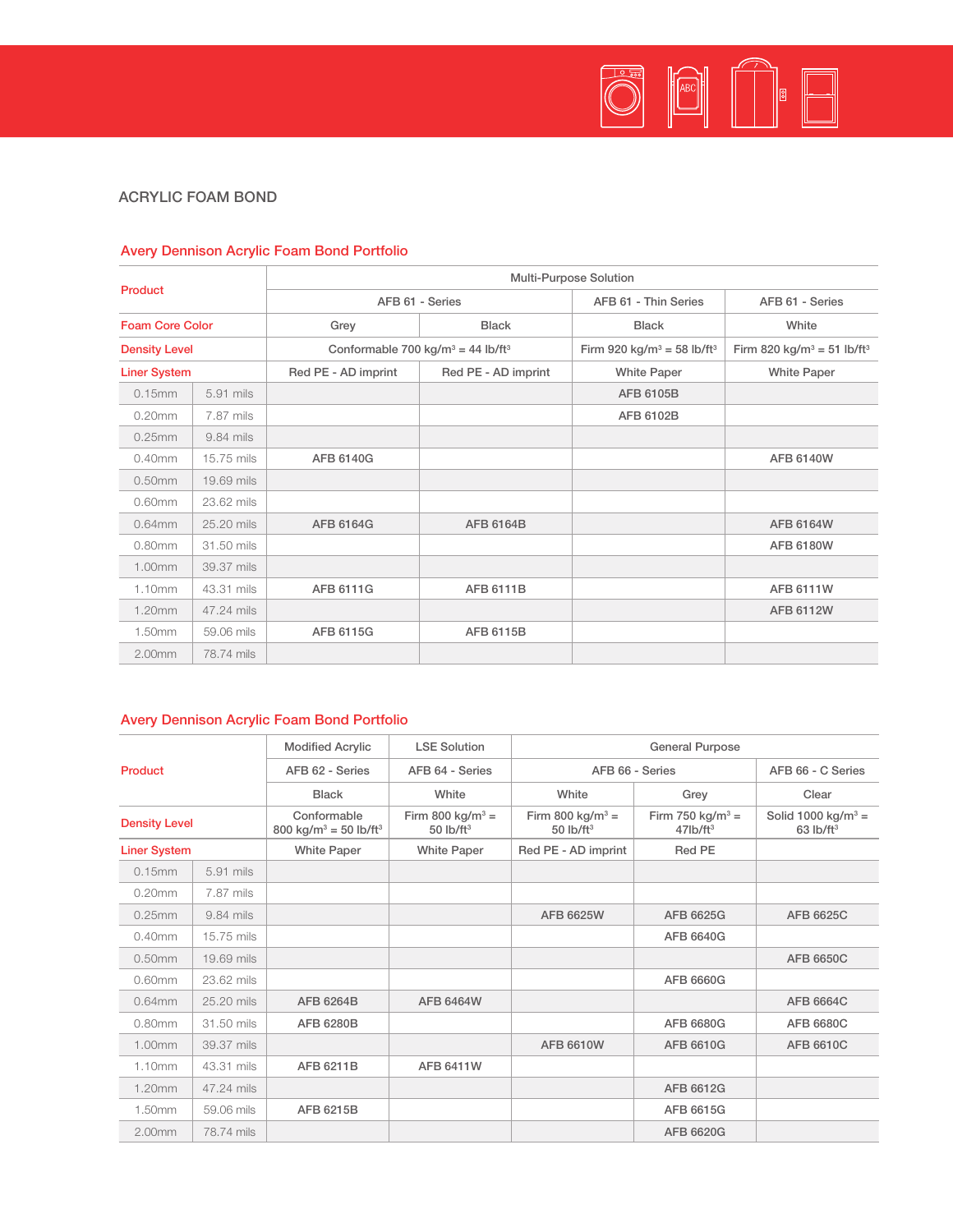## Intelligent Solutions

|                                      | <b>Product Construction</b>                                                                                                                                                                                                                              |                                |                       |              |                   |                            |                                                                                                                                                                                                                                                                                                                                                                                                    |                                                       |                                                            | <b>Performance Characteristics</b> |            |                    |                                                                                    |  |  |
|--------------------------------------|----------------------------------------------------------------------------------------------------------------------------------------------------------------------------------------------------------------------------------------------------------|--------------------------------|-----------------------|--------------|-------------------|----------------------------|----------------------------------------------------------------------------------------------------------------------------------------------------------------------------------------------------------------------------------------------------------------------------------------------------------------------------------------------------------------------------------------------------|-------------------------------------------------------|------------------------------------------------------------|------------------------------------|------------|--------------------|------------------------------------------------------------------------------------|--|--|
| <b>Product Code</b>                  | (mm)                                                                                                                                                                                                                                                     | <b>Total Caliper</b><br>(mils) | Adhesive System       | Foam Color   | kg/m <sup>3</sup> | Density Level<br>$Ib/ft^3$ | Liner System<br>$(\mu m)$                                                                                                                                                                                                                                                                                                                                                                          | High Surface Energy<br>Substrates<br>Peel Adhesion on | Energy<br>Peel Adhesion on<br>Surface<br>Substrates<br>Low | Sheer                              | Tensile    | Solvent Resistance | Temperature Resistance<br>Short Term/Long Term<br>(minutes, hours/<br>days, weeks) |  |  |
| <b>AFB 61-</b><br><b>Thin Series</b> | Excellent static shear, peel adhesion and resistanc to solvents, UV light and elevated temperatures. Thinner type of acrylic foam tape<br>compared to conventional types. Suitable for applications requiring thinner bonding thickness to reduce space. |                                |                       |              |                   |                            |                                                                                                                                                                                                                                                                                                                                                                                                    |                                                       |                                                            |                                    |            |                    |                                                                                    |  |  |
| <b>AFB 6105B</b>                     | 0.15                                                                                                                                                                                                                                                     | 5.91                           | Multiple<br>Purpose   | <b>Black</b> | 950               | 59.3                       | White paper liner<br>160um                                                                                                                                                                                                                                                                                                                                                                         | $\bullet$                                             | $\bigcirc$                                                 | $\bullet$                          | $\bullet$  | $\bullet$          | 150°C.<br>$90^{\circ}$ C                                                           |  |  |
| <b>AFB 6102B</b>                     | 0.20                                                                                                                                                                                                                                                     | 7.87                           | Multiple<br>Purpose   | <b>Black</b> | 920               | 57.4                       | White paper liner<br>160um                                                                                                                                                                                                                                                                                                                                                                         | $\bullet$                                             | $\bigcirc$                                                 | $\bullet$                          | $\bullet$  | $\bullet$          | 302°F,<br>194°F                                                                    |  |  |
| <b>AFB 61-</b><br><b>Series</b>      |                                                                                                                                                                                                                                                          |                                |                       |              |                   |                            | Multi-purpose acrylic adhesive on both sides of the foam. The adhesive provides excellent adhesion to a broad range of high and<br>medium surface energy substrates including metals, glass and a wide variety of platic and plasticized vinyl. Conformable foam provides<br>good contact, even with mismatched substrates, resists migration and plasticizer. Available in grey, black and white. |                                                       |                                                            |                                    |            |                    |                                                                                    |  |  |
| <b>AFB 6140G</b>                     | 0.40                                                                                                                                                                                                                                                     | 15.75                          | Multiple<br>Purpose   | Grey         | 760               | 47.4                       | Red PE liner with AD logo imprint<br>$130 \mu m$                                                                                                                                                                                                                                                                                                                                                   | $\bigcirc$                                            | $\circledcirc$                                             | $\bigcirc$                         | $\bigodot$ | $\bullet$          |                                                                                    |  |  |
| <b>AFB 6164G</b>                     | 0.64                                                                                                                                                                                                                                                     | 25.20                          | Multiple<br>Purpose   | Grey         | 700               | 43.7                       | Red PE liner with AD logo imprint<br>130um                                                                                                                                                                                                                                                                                                                                                         | $\bigcirc$                                            | $\circ$                                                    | $\bigcirc$                         | ◕          | $\bullet$          |                                                                                    |  |  |
| <b>AFB 6164B</b>                     | 0.64                                                                                                                                                                                                                                                     | 25.20                          | Multiple<br>Purpose   | <b>Black</b> | 700               | 43.7                       | Red PE liner with AD logo imprint<br>$130 \mu m$                                                                                                                                                                                                                                                                                                                                                   | $\bigcirc$                                            | $\circ$                                                    | $\bigcirc$                         | $\bigcirc$ | $\bullet$          | 150°C.<br>$90^{\circ}$ C<br>302°F,<br>194°F                                        |  |  |
| <b>AFB 6111G</b>                     | 1.10                                                                                                                                                                                                                                                     | 43.31                          | Multiple<br>Purpose   | Grey         | 680               | 42.4                       | Red PE liner with AD logo imprint<br>$130µ$ m                                                                                                                                                                                                                                                                                                                                                      | $\bullet$                                             | $\circ$                                                    | $\bigcirc$                         | $\bigcirc$ | $\bullet$          |                                                                                    |  |  |
| <b>AFB 6111B</b>                     | 1.10                                                                                                                                                                                                                                                     | 43.31                          | Multiple<br>Purpose   | <b>Black</b> | 680               | 42.4                       | Red PE liner with AD logo imprint<br>$130 \mu m$                                                                                                                                                                                                                                                                                                                                                   | $\bigcirc$                                            | $\circledcirc$                                             | $\bigcirc$                         | $\bigcirc$ | $\bullet$          |                                                                                    |  |  |
| <b>AFB 6115G</b>                     | 1.50                                                                                                                                                                                                                                                     | 59.06                          | Multiple<br>Purpose   | Grey         | 680               | 42.4                       | Red PE liner with AD logo imprint<br>130um                                                                                                                                                                                                                                                                                                                                                         | $\bullet$                                             | $\circ$                                                    | $\bigcirc$                         | $\bigcirc$ | $\bullet$          |                                                                                    |  |  |
| <b>AFB 6115B</b>                     | 1.50                                                                                                                                                                                                                                                     | 59.06                          | Multiple<br>Purpose   | <b>Black</b> | 680               | 42.4                       | Red PE liner with AD logo imprint<br>$130 \mu m$                                                                                                                                                                                                                                                                                                                                                   | $\bigcirc$                                            | $\circ$                                                    | $\bigcirc$                         | $\bigcirc$ | $\bullet$          |                                                                                    |  |  |
| <b>AFB 6140W</b>                     | 0.40                                                                                                                                                                                                                                                     | 15.75                          | Multiple<br>Purpose   | White        | 820               | 51.2                       | White paper liner<br>130um                                                                                                                                                                                                                                                                                                                                                                         | $\bullet$                                             | $\bullet$                                                  | ۰                                  | $\bullet$  | $\bullet$          |                                                                                    |  |  |
| <b>AFB 6164W</b>                     | 0.64                                                                                                                                                                                                                                                     | 25.20                          | Multiple<br>Purpose   | White        | 820               | 51.2                       | White paper liner<br>$130 \mu m$                                                                                                                                                                                                                                                                                                                                                                   | $\bullet$                                             | $\bullet$                                                  | O                                  | $\bullet$  | $\bullet$          |                                                                                    |  |  |
| <b>AFB 6180W</b>                     | 0.80                                                                                                                                                                                                                                                     | 31.50                          | Multiple<br>Purpose   | White        | 820               | 51.2                       | White paper liner<br>$130 \mu m$                                                                                                                                                                                                                                                                                                                                                                   | $\bullet$                                             | $\bullet$                                                  | О                                  | $\bullet$  | $\bullet$          |                                                                                    |  |  |
| <b>AFB 6111W</b>                     | 1.10                                                                                                                                                                                                                                                     | 43.31                          | Multiple<br>Purpose   | White        | 820               | 51.2                       | White paper liner<br>160µm                                                                                                                                                                                                                                                                                                                                                                         | $\bullet$                                             | $\bullet$                                                  | $\bullet$                          | $\bullet$  | $\bullet$          |                                                                                    |  |  |
| <b>AFB 6112W</b>                     | 1.20                                                                                                                                                                                                                                                     | 47.24                          | Multiple<br>Purpose   | White        | 820               | 51.2                       | White paper liner<br>160um                                                                                                                                                                                                                                                                                                                                                                         | $\bullet$                                             | $\bullet$                                                  | $\bullet$                          | $\bullet$  | $\bullet$          |                                                                                    |  |  |
| <b>AFB 62-</b><br><b>Series</b>      |                                                                                                                                                                                                                                                          |                                |                       |              |                   |                            | Bonds well to medium low surface evergy paints and plastics, and to a broad range of substrates including many powder coated<br>paints. In addition to substrates containing a plasticizer component. Available in black.                                                                                                                                                                          |                                                       |                                                            |                                    |            |                    |                                                                                    |  |  |
| <b>AFB 6264B</b>                     | 0.64                                                                                                                                                                                                                                                     | 25.20                          | Modified<br>Purpose   | <b>Black</b> | 800               | 49.9                       | Red PE liner with AD logo imprint<br>$130µ$ m                                                                                                                                                                                                                                                                                                                                                      | $\circ$                                               | $\bigcirc$                                                 | $\bigcirc$                         | $\bigcirc$ | $\bigcirc$         |                                                                                    |  |  |
| <b>AFB 6280B</b>                     | 0.80                                                                                                                                                                                                                                                     | 31.50                          | Modified<br>Purpose   | <b>Black</b> | 800               | 49.9                       | Red PE liner with AD logo imprint<br>$130 \mu m$                                                                                                                                                                                                                                                                                                                                                   | $\circ$                                               | $\bigcirc$                                                 | $\bigcirc$                         | $\bigcirc$ | ⊕                  | 150°C.<br>110°C<br>302°F,<br>230°F                                                 |  |  |
| <b>AFB 6211B</b>                     | 1.10                                                                                                                                                                                                                                                     | 43.31                          | Modified<br>Purpose   | <b>Black</b> | 770               | 48.1                       | Red PE liner with AD logo imprint<br>130um                                                                                                                                                                                                                                                                                                                                                         | $\circ$                                               | $\bigcirc$                                                 | ◕                                  | $\bigcirc$ | ◕                  |                                                                                    |  |  |
| <b>AFB 6215B</b>                     | 1.50                                                                                                                                                                                                                                                     | 59.06                          | Modified<br>Purpose   | <b>Black</b> | 770               | 48.1                       | Red PE liner with AD logo imprint<br>130um                                                                                                                                                                                                                                                                                                                                                         | $\circ$                                               | $\bigcirc$                                                 | $\bigcirc$                         | $\bigcirc$ | $\bigcirc$         |                                                                                    |  |  |
| <b>AFB 64-</b><br><b>Series</b>      |                                                                                                                                                                                                                                                          |                                |                       |              |                   |                            | This high performance synthetic adhesive bonds to many lower surface energy substrates, including many plastics and power coated<br>paints, plus smooth general purpose substrates, available in white.                                                                                                                                                                                            |                                                       |                                                            |                                    |            |                    |                                                                                    |  |  |
| <b>AFB 6464W</b>                     | 0.64                                                                                                                                                                                                                                                     | 25.20                          | <b>LSE</b><br>Purpose | White        | 800               | 49.9                       | White paper liner<br>$130 \mu m$                                                                                                                                                                                                                                                                                                                                                                   | $\bullet$                                             | $\bullet$                                                  | $\bullet$                          | $\bullet$  | $\bullet$          | $120^{\circ}$ C,<br>100°C                                                          |  |  |
| <b>AFB 6411W</b>                     | 1.10                                                                                                                                                                                                                                                     | 43.31                          | LSE<br>Purpose        | White        | 770               | 48.1                       | White paper liner<br>$130 \mu m$                                                                                                                                                                                                                                                                                                                                                                   | $\bullet$                                             | $\bullet$                                                  | $\bullet$                          | $\bullet$  | $\bullet$          | 248°F,<br>212°F                                                                    |  |  |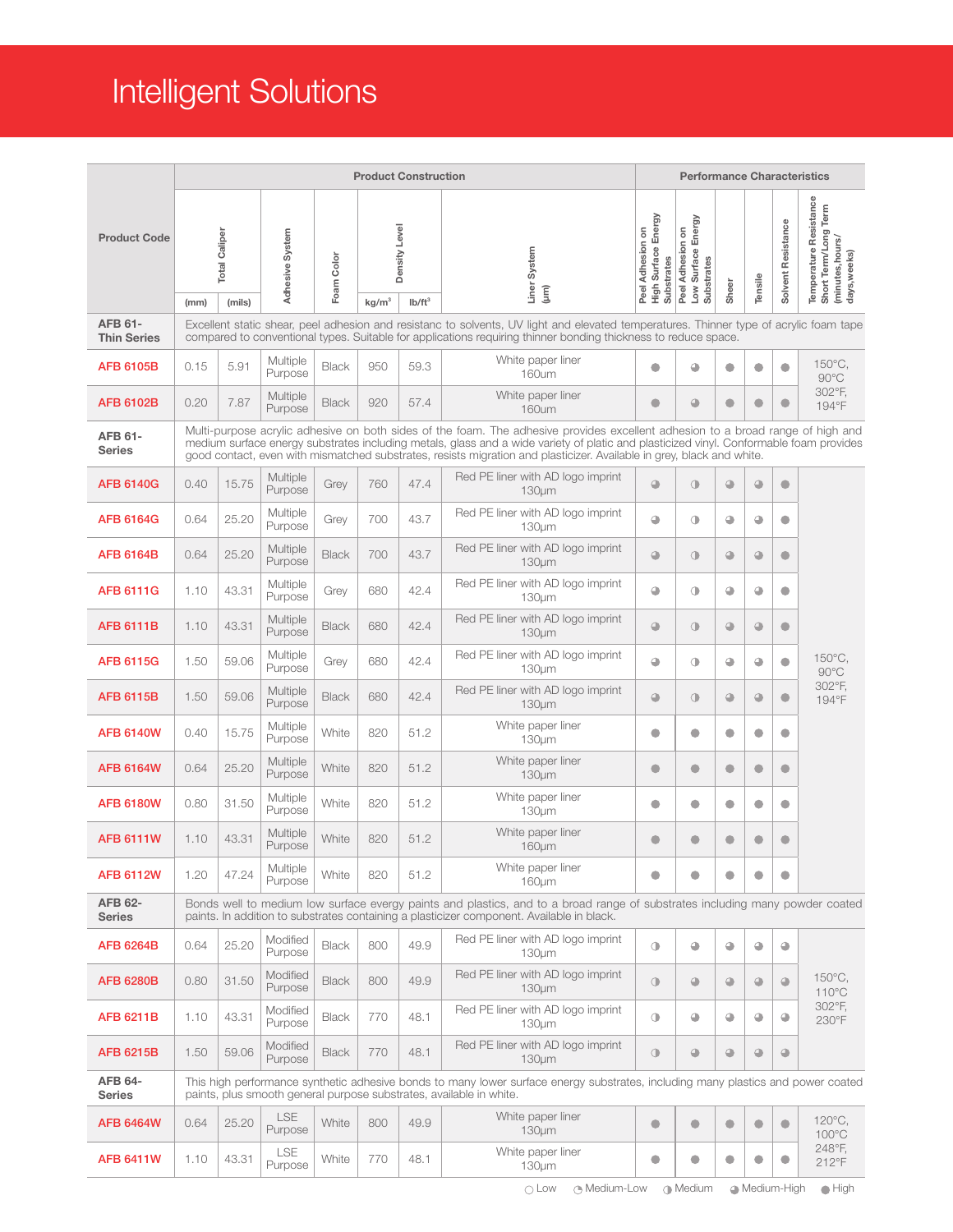![](_page_6_Picture_0.jpeg)

|                                   | <b>Product Construction</b>                               |                                                                                                                                                                                                         |                    |            |                                                 |      |                                                                                                                                                                                                                           |                                                       | <b>Performance Characteristics</b>                          |            |            |                    |                                                                                    |  |
|-----------------------------------|-----------------------------------------------------------|---------------------------------------------------------------------------------------------------------------------------------------------------------------------------------------------------------|--------------------|------------|-------------------------------------------------|------|---------------------------------------------------------------------------------------------------------------------------------------------------------------------------------------------------------------------------|-------------------------------------------------------|-------------------------------------------------------------|------------|------------|--------------------|------------------------------------------------------------------------------------|--|
| <b>Product Code</b>               | <b>Total Caliper</b><br>Adhesive System<br>(mm)<br>(mils) |                                                                                                                                                                                                         |                    | Foam Color | Density Level<br>ka/m <sup>3</sup><br>$Ib/ft^3$ |      | Liner System<br>(µm)                                                                                                                                                                                                      | High Surface Energy<br>Peel Adhesion on<br>Substrates | Peel Adhesion on<br>Low Surface Energy<br><b>Substrates</b> | Sheer      | Tensile    | Solvent Resistance | Temperature Resistance<br>Short Term/Long Term<br>(minutes, hours/<br>days, weeks) |  |
| <b>AFB 66-</b><br><b>Series</b>   |                                                           | General purpose adhesive on both sides of firm type foam. Perform good initial tack peel and typically used on metal, glass and high<br>surface energy plastic substrates. Available in grey and white. |                    |            |                                                 |      |                                                                                                                                                                                                                           |                                                       |                                                             |            |            |                    |                                                                                    |  |
| <b>AFB 6625G</b>                  | 0.25                                                      | 9.84                                                                                                                                                                                                    | General<br>Purpose | Grev       | 750                                             | 46.8 | Red PE liner with AD logo imprint<br>130um                                                                                                                                                                                | $\bigcirc$                                            | $\bigodot$                                                  | $\bigcirc$ | $\bigcirc$ | $\bigcirc$         |                                                                                    |  |
| <b>AFB 6625W</b>                  | 0.25                                                      | 9.84                                                                                                                                                                                                    | General<br>Purpose | White      | 790                                             | 49.3 | White paper liner<br>130µm                                                                                                                                                                                                | $\bigcirc$                                            | $\bigodot$                                                  | $\bigcirc$ | $\bigcirc$ | $\bigcirc$         |                                                                                    |  |
| <b>AFB 6640G</b>                  | 0.40                                                      | 15.75                                                                                                                                                                                                   | General<br>Purpose | Grev       | 750                                             | 46.8 | Red PE liner with AD logo imprint<br>130um                                                                                                                                                                                | $\bigcirc$                                            | $\bigcirc$                                                  | $\bigcirc$ | $\bigcirc$ | $\bigcirc$         | 160°C.<br>$120^{\circ}$ C<br>320°F.<br>248°F                                       |  |
| <b>AFB 6660G</b>                  | 0.60                                                      | 23.62                                                                                                                                                                                                   | General<br>Purpose | Grev       | 750                                             | 46.8 | Red PE liner with AD logo imprint<br>130um                                                                                                                                                                                | $\bigcirc$                                            | $\bigodot$                                                  | $\bigcirc$ | $\bigcirc$ | $\bigcirc$         |                                                                                    |  |
| <b>AFB 6680G</b>                  | 0.80                                                      | 31.50                                                                                                                                                                                                   | General<br>Purpose | Grey       | 750                                             | 46.8 | Red PE liner with AD logo imprint<br>130um                                                                                                                                                                                | $\bigcirc$                                            | $\odot$                                                     | $\bigcirc$ | $\bigcirc$ | $\bigcirc$         |                                                                                    |  |
| <b>AFB 6610G</b>                  | 1.00                                                      | 39.37                                                                                                                                                                                                   | General<br>Purpose | Grey       | 750                                             | 46.8 | Red PE liner with AD logo imprint<br>130µm                                                                                                                                                                                | $\bigcirc$                                            | $\odot$                                                     | $\bigcirc$ | $\bigcirc$ | $\bigcirc$         |                                                                                    |  |
| <b>AFB 6610W</b>                  | 1.00                                                      | 39.37                                                                                                                                                                                                   | General<br>Purpose | White      | 800                                             | 49.9 | White paper liner<br>130µm                                                                                                                                                                                                | $\bigcirc$                                            | $\bigodot$                                                  | $\bigcirc$ | $\bigcirc$ | $\bigcirc$         |                                                                                    |  |
| <b>AFB 6612G</b>                  | 1.20                                                      | 47.24                                                                                                                                                                                                   | General<br>Purpose | Grey       | 750                                             | 46.8 | Red PE liner with AD logo imprint<br>130um                                                                                                                                                                                | $\bigcirc$                                            | $\odot$                                                     | $\bigcirc$ | $\bigcirc$ | $\circ$            |                                                                                    |  |
| <b>AFB 6615G</b>                  | 1.50                                                      | 59.06                                                                                                                                                                                                   | General<br>Purpose | Grey       | 750                                             | 46.8 | Red PE liner with AD logo imprint<br>130um                                                                                                                                                                                | $\bigcirc$                                            | $\circledcirc$                                              | $\circ$    | $\bigcirc$ | $\circ$            |                                                                                    |  |
| <b>AFB 6620G</b>                  | 2.00                                                      | 78.74                                                                                                                                                                                                   | General<br>Purpose | Grey       | 750                                             | 46.8 | Red PE liner with AD logo imprint<br>130um                                                                                                                                                                                | $\bigcap$                                             | $\bigodot$                                                  | $\bigcirc$ | $\bigcirc$ | $\circ$            |                                                                                    |  |
| <b>AFB 66-</b><br><b>C</b> Series |                                                           |                                                                                                                                                                                                         |                    |            |                                                 |      | Clear foam tapes provide excellent adhesion together with clarity level, suitable for application where clear or colorless is required,<br>general purpose adhesive on both sides are for high surface energy substrates. |                                                       |                                                             |            |            |                    |                                                                                    |  |
| <b>AFB 6625C</b>                  | 0.25                                                      | 9.84                                                                                                                                                                                                    | General<br>Purpose | Clear      | 1000                                            | 62.4 | Red PE liner<br>130µm                                                                                                                                                                                                     | $\bigcirc$                                            | $\circledcirc$                                              | $\circ$    | $\circ$    | $\bullet$          |                                                                                    |  |
| <b>AFB 6650C</b>                  | 0.50                                                      | 19.69                                                                                                                                                                                                   | General<br>Purpose | Clear      | 1000                                            | 62.4 | Red PE liner<br>130um                                                                                                                                                                                                     | $\bigcirc$                                            | $\bigcirc$                                                  | $\bigcirc$ | $\circ$    | $\bullet$          | 150°C.<br>$90^{\circ}$ C<br>302°F.                                                 |  |
| <b>AFB 6664C</b>                  | 0.64                                                      | 25.20                                                                                                                                                                                                   | General<br>Purpose | Clear      | 1000                                            | 62.4 | Red PE liner<br>130µm                                                                                                                                                                                                     | $\bigcirc$                                            | $\bigodot$                                                  | $\bigcirc$ | $\bigcirc$ | $\bullet$          |                                                                                    |  |
| <b>AFB 6680C</b>                  | 0.80                                                      | 31.50                                                                                                                                                                                                   | General<br>Purpose | Clear      | 1000                                            | 62.4 | Red PE liner<br>130µm                                                                                                                                                                                                     | $\bigcirc$                                            | $\bigcirc$                                                  | $\bigcirc$ | $\bigcirc$ | $\bullet$          | 194°F                                                                              |  |
| <b>AFB 6610C</b>                  | 1.00                                                      | 39.37                                                                                                                                                                                                   | General<br>Purpose | Clear      | 1000                                            | 62.4 | Red PE liner<br>130µm                                                                                                                                                                                                     | $\bigcirc$                                            | $\odot$                                                     | $\bigcirc$ | $\circ$    | $\bullet$          |                                                                                    |  |

O Low O Medium-Low O Medium O Medium-High O High